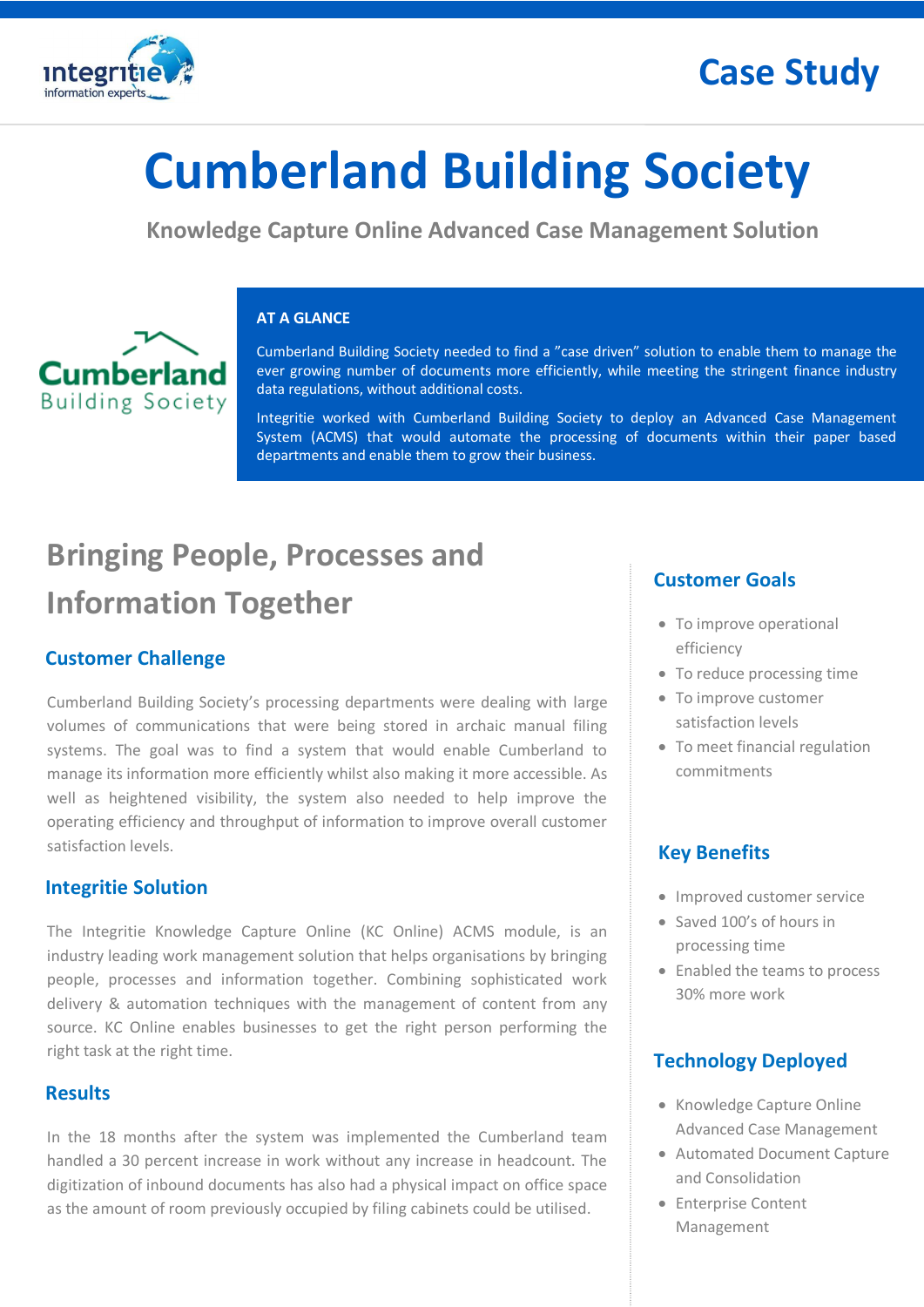

#### **Customer Profile**

Cumberland Building Society are the largest financial institution in Cumbria with 34 branches covering Cumbria, Southwest Scotland and North Lancashire. The Society has in excess of 240,000 investors and 17,000 borrowers.

Over the past decade, Cumberland has engaged in a program of change which has earned it a leadership status for its use of technology in financial retail. The agenda has seen the society embark on an ambitious plan to move to a completely paperless office. Whilst this journey is ongoing, valuable lessons have been learnt along the way in improving work efficiency, better customer interaction management and new ways of working with digital content. At the core of this revolution is an Advanced Case Management System from Integritie that utilises electronic documents and work automation.



### **Business Challenge**

When considering an Advanced Case Management System, the Society's first priority was to help its overworked Mortgage and Investment processing departments cope with the deluge of paper based customer correspondence. The processing departments were dealing with large volumes of communications that were being stored in archaic filing systems.

The goal was to find a system that would enable Cumberland to manage its information more efficiently whilst also making it more accessible and easily searchable. Considering a typical mortgage application has in excess of seventy documents attached to it, and is accessed by several staff members at any one time, it became clear that the business needed to rethink how to make information readily available to everyone. As well as heightened visibility, the system also needed to help improve the operational efficiency and throughput of information so that overall customer satisfaction levels would improve.

 *Knowledge Capture's*  **"***Advanced Case Management is absolutely superb.*

*It is easy to use and manage and has made a significant improvement in the time taken to turn work around.*  **"**

**Customer Service Manager**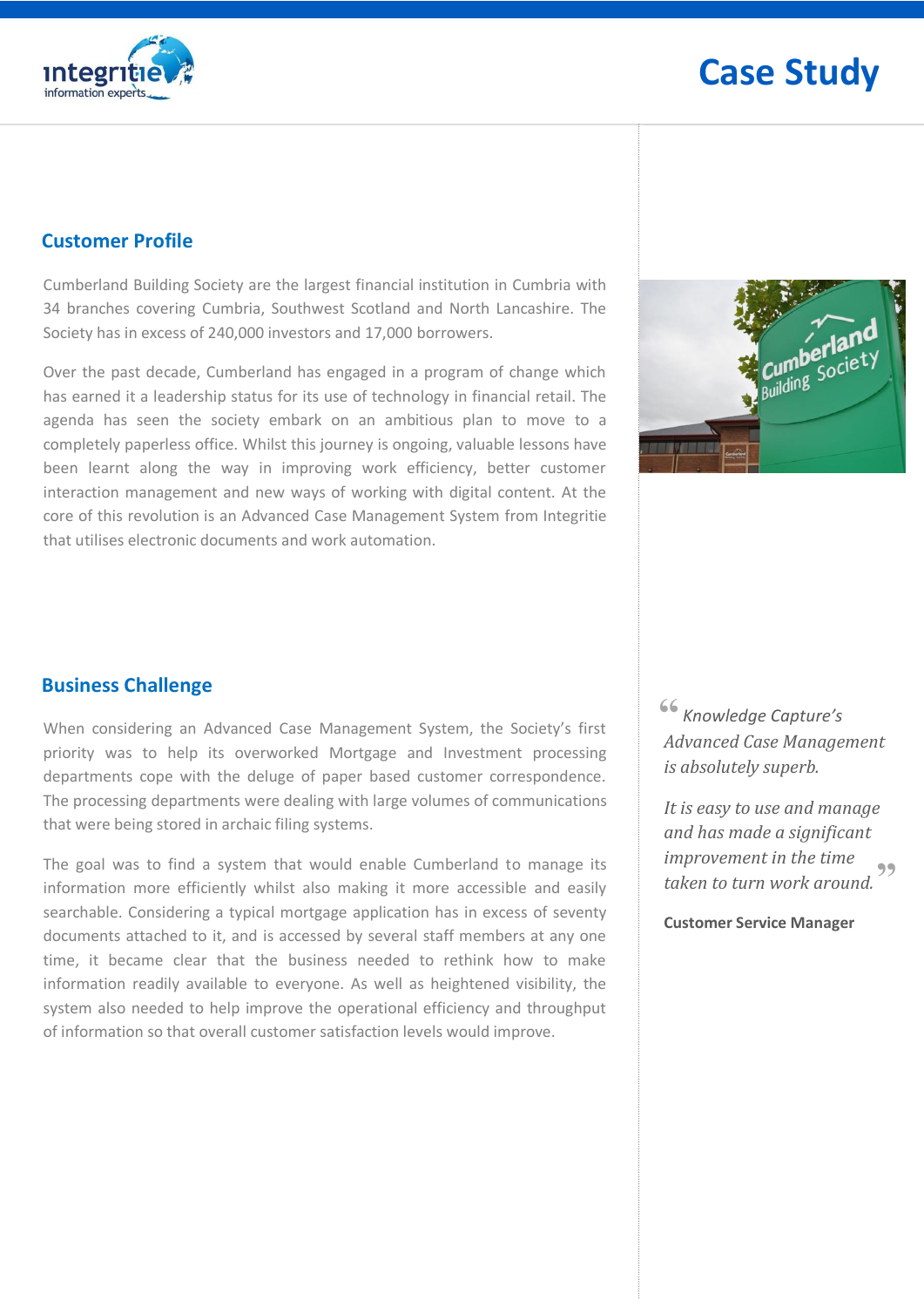

#### **Integritie Solution**

Cumberland started conversations with Integritie, to seek major productivity improvements through the automation of its paper based customer correspondence processes. The idea was to completely eliminate the use of paper within the business and digitise the content.

Integritie leveraged its KC Online product to implement with Cumberland, a system which was deployed in a little under ten weeks from sign-off to live trials, and operated across the two main business areas, mortgages and investments.

The customer correspondence for both departments averaged around twenty thousand items per week, all of which is scanned and indexed through the KC Online capture module in the Cumberland's scanning area.

All the processes for the two departments are managed electronically through KC Online, included functions such as new business processing, customer servicing, product servicing, arrears processing, information request fulfilment, and litigation and audit support.

Once committed to KC Online and stored in a central repository, the 'work distribution engine' either creates a new case for the work or allocates the documents to an existing case based on pre-configured business rules. This automatic allocation matches any new correspondence with its waiting case and alerts staff that the case is now available to be worked on. For new cases, documents are routed to the relevant electronic work queue.



#### **About Integritie:**

Integritie was founded in 2000, with customers in 35 countries. Integritie has developed industry leading image, social media and email capture automation solutions, and also provide a comprehensive content management and cloud service.

Integritie have customers that use KC Online to capture and manage business information. Their needs range from managing 50 pages per year to millions of pages a year.

Winner of the IBM Smarter Commerce Award 2013